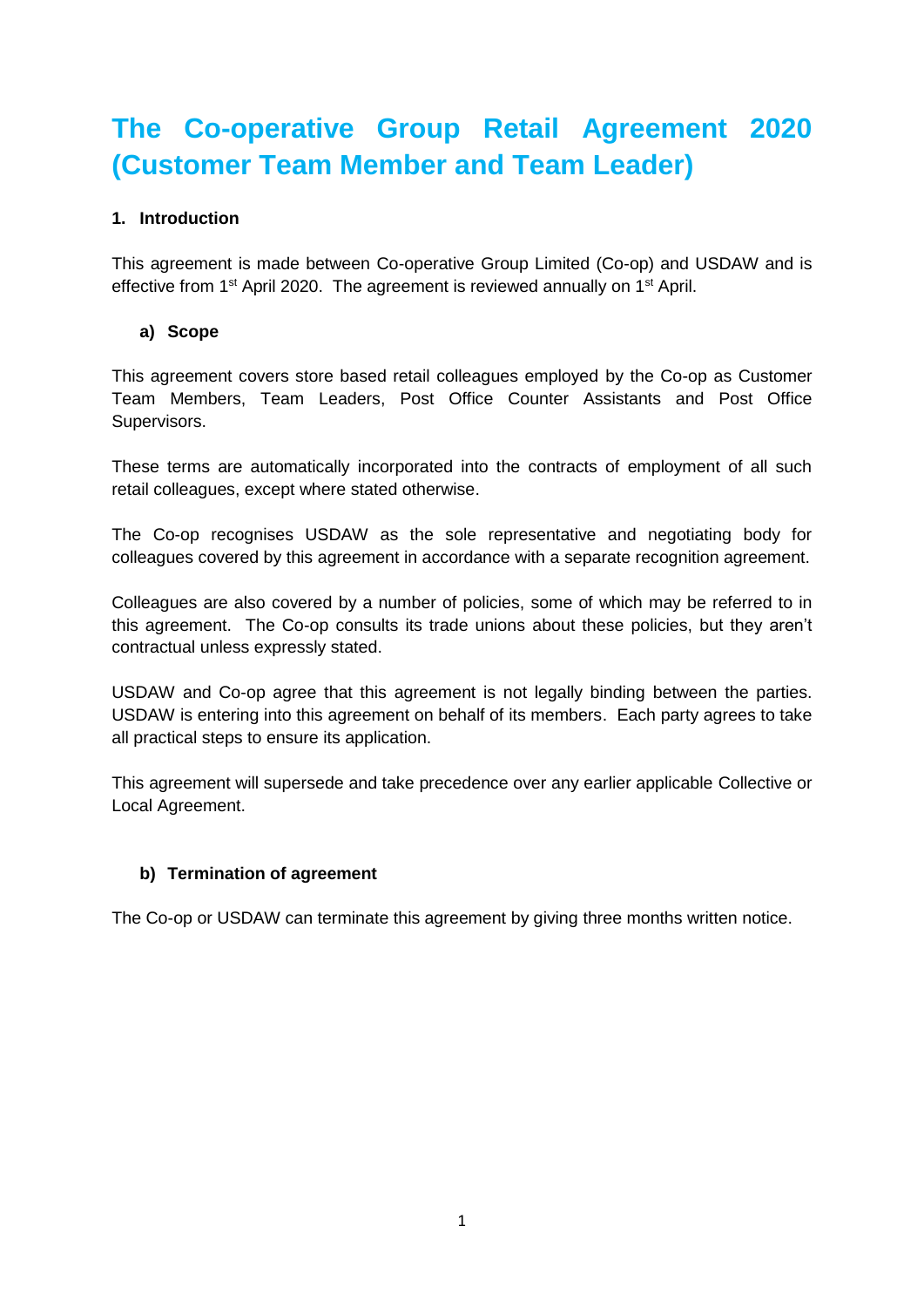## **2. Pay Rates**

### *Customer Team Members and Post Office Counter Assistants*

From 1st April 2020, the hourly rate for Customer Team Members and Post Office Counter Assistants is **£9.00**.

This rate will be paid regardless of length of service in the role.

## *Team Leaders and Post Office Supervisors*

From 1st April 2020, the hourly rate for Team Leaders and Post Office Supervisors is **£9.75**.

This rate will be paid regardless of length of service in the role.

## *Customer Team Member - Skilled Butchers Premium*

Skilled Butchers will receive an additional skills premium payment of a minimum of 50p an hour. This is on top of the usual hourly rate.

#### **Re-levelled Pay**

Colleagues receiving re-levelled pay will have their base pay increased in line with pay reviews. Their re-levelled pay will be reduced accordingly until it reaches zero.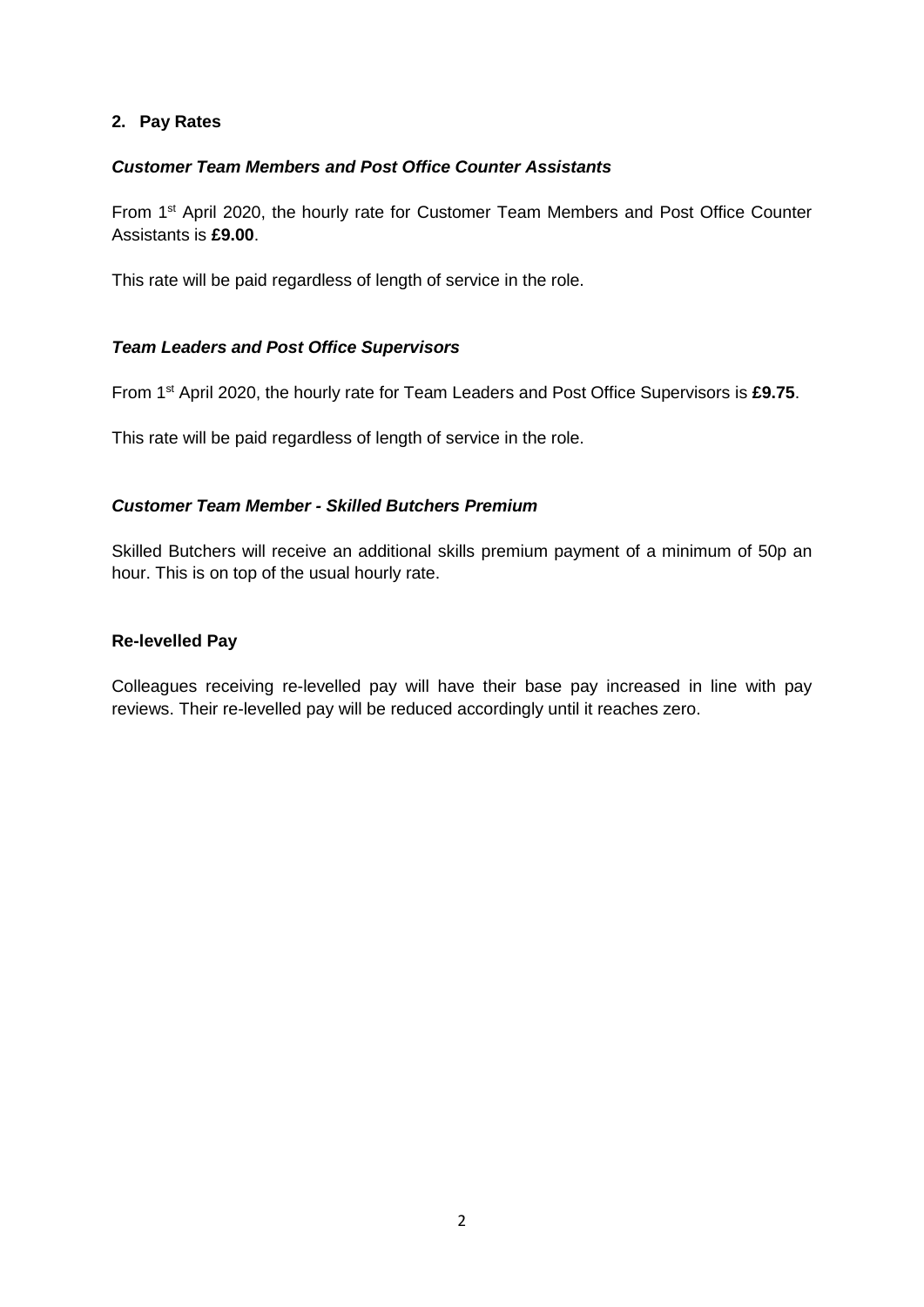## **3. Working Hours**

The standard full time hours for colleagues covered by this agreement are 39 hours per week.

Shift patterns will be confirmed at least two weeks in advance wherever possible. This is non-contractual and may change as required by the business.

This also applies to Christmas working, although trading hours and discussions about requirements to work will take place in advance of schedules being run. Consultation on Christmas trading hours across all stores will take place with Usdaw in good time and ahead of being communicated to the business.

## **4. Rest Breaks**

Break rules for colleagues **over the age of 18** covered by this agreement are as follows:

| Length of shift      | <b>Break</b>                        |
|----------------------|-------------------------------------|
| Less than 4 hours    | No break                            |
| 4 hours to 6 hours   | 1 x 15 minute paid break            |
| 6 hours to 7.5 hours | 1 x 20 minute paid break            |
| 7.5 hours or more    | 2 x 15 minute paid break and 1 x 30 |
|                      | minute unpaid break                 |

Exceptions will be considered for colleagues who work shifts of 8 hours or more and require a 60 minute break because of carer responsibilities.

Colleagues who are **under 18** are entitled to the following breaks:

| <b>Length of shift</b> | <b>Break</b>                        |
|------------------------|-------------------------------------|
| Less than 4 hours      | No break                            |
| 4 hours to 4.5 hours   | 1 x 15 minute paid break            |
| 4.5 hours to 7.5 hours | 1 x 15 minute paid break and 1 x 30 |
|                        | minute unpaid break                 |
| 7.5 hours or more      | 2 x 15 minute paid break and 1 x 30 |
|                        | minute unpaid break                 |

Rest breaks normally given to full-time colleagues shall apply equally to part-time colleagues who work four hours a day or more.

#### **5. Punctuality**

Punctuality rules for colleagues covered by this agreement are shown below:

- In late within grace period up to 5 minutes late rounds back to scheduled start
- In early up to 15 minutes early rounds forward to scheduled start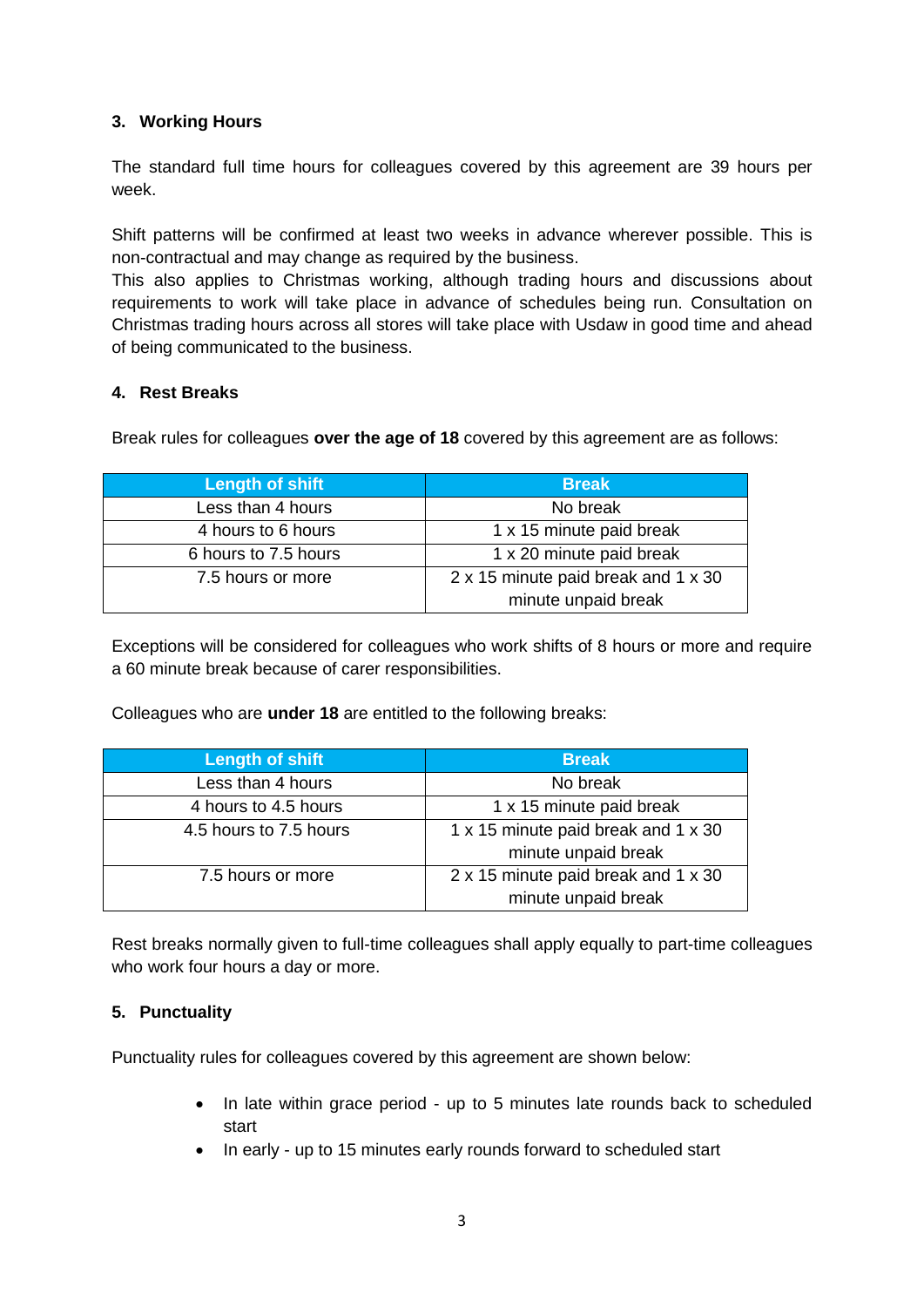- Out late within grace period up to 5 minutes late out rounds back to scheduled end
- Out late after grace period after 5 minutes late out rounds to the next minute

Please note, the Co-op may change these rules from time to time. Usdaw will be consulted about any changes to this policy.

#### **6. Premium Payments**

All premium rates are calculated using a colleague's basic hourly rate.

Premium payments shall not be compounded. Where more than one premium may apply, only the higher premium shall apply.

## **Overtime**

Colleagues covered by this agreement are entitled to paid overtime, and there will be no option for the equivalent time off in lieu.

Customer Team Members/Post Office Counter Assistants will be paid at time-and-a-half for any hours worked in excess of 39 per week.

Team Leaders/Post Office Supervisors will be paid at their usual hourly rate for hours worked in excess of 39 per week up to 45 hours, where their overtime is capped.

#### **Late Night Working**

Colleagues required to work between the hours of 10pm and 6am inclusive (Monday to Saturday) will be paid time-and-a-third.

This applies only when an overtime rate is not payable for those hours.

#### **Bank Holiday Premium Payments**

The premium rate for Christmas Day, Boxing Day or New Year's Day is to be paid at timeand-a-half for any hours worked on these days.

This rate will also be paid for hours worked after 6pm on Christmas Eve and New Year's Eve.

#### **Call Out Payment**

Team Leader colleagues required to attend premises out of hours shall receive a minimum payment of £20 for the first hour and a further £10 for each subsequent hour up to a maximum of £60 per call-out.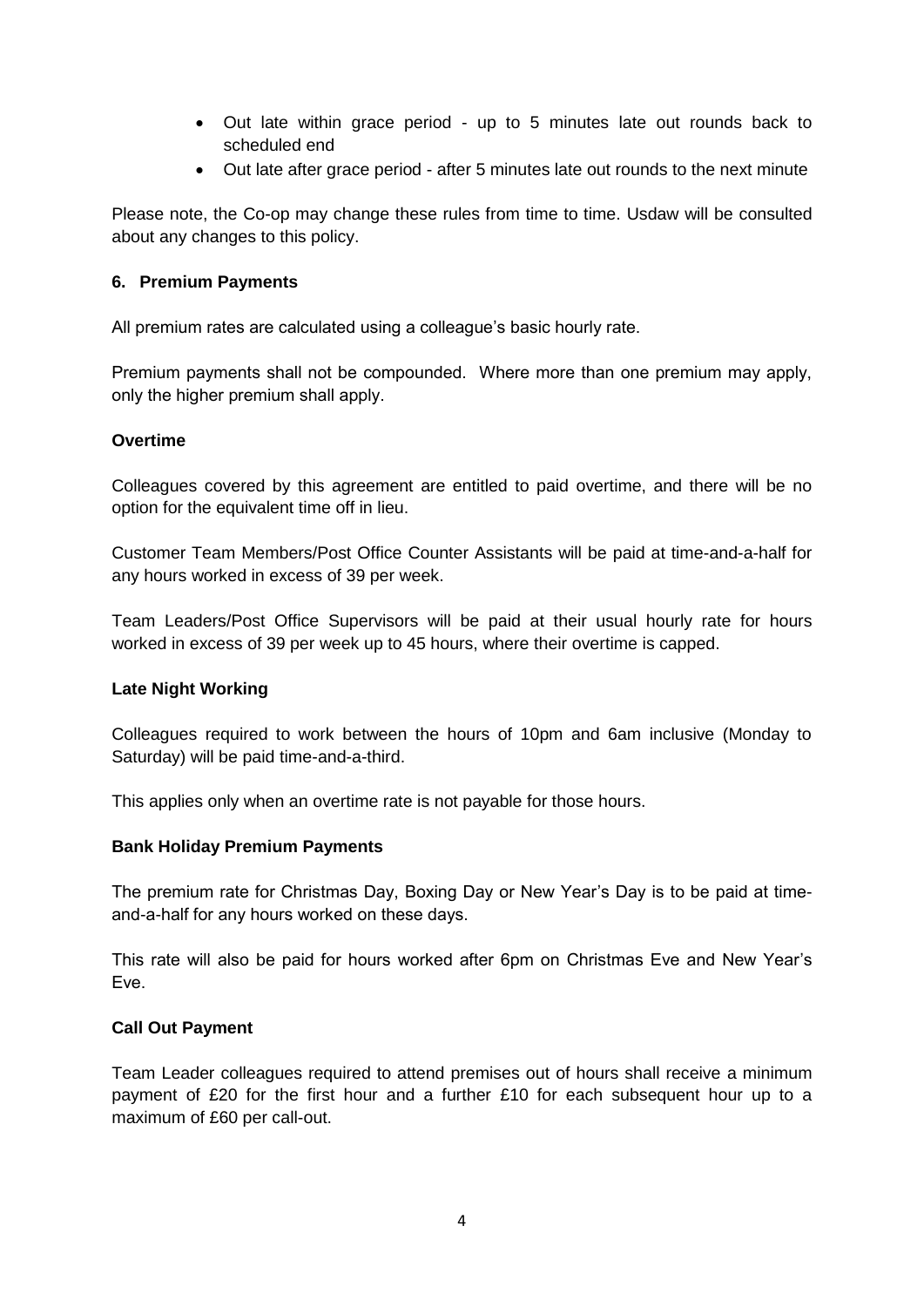## **7. Sick Pay**

Co-op sick pay is paid to colleagues who are absent from work due to sickness or injury, subject to the provisions of the Co-op Absence Policy.

To be eligible for this entitlement, colleagues need to follow the absence reporting process in the Co-op Absence Policy. The policy also covers circumstances in which Co-op sick pay may not be paid.

Co-op Sick Pay is intended to complement Statutory Sick Pay (SSP). For colleagues who qualify for SSP, Co-op sick pay is paid in addition to SSP up to their Basic Salary. In these circumstances, Co-op sick pay entitlement is the difference between SSP and the colleague's Basic Salary.

All colleagues covered by this agreement will not receive Co-op sick pay for the first three working days of any period of sickness absence.

Co-op sick pay entitlement is paid at Basic Salary and is based on length of service, as shown in the following table;

| <b>Service</b>                 | <b>Entitlement (weeks'</b> |
|--------------------------------|----------------------------|
|                                | pay)                       |
| Less than 1 year               |                            |
| 1 year but less than 2 years   |                            |
| 2 years but less than 3 years  | 2                          |
| 3 years but less than 4 years  | 4                          |
| 4 years but less than 5 years  | ิค                         |
| 5 years but less than 6 years  | 9                          |
| 6 years but less than 7 years  | 13                         |
| 7 years but less than 8 years  | 18                         |
| 8 years but less than 9 years  | 22                         |
| 9 years but less than 10 years | 26                         |
| 10 years or more               | 30                         |

The entitlement applies to any rolling 12 month period.

Individual entitlement is increased on the anniversary of a colleague's start date. If, however, a colleague is absent due to sickness on the anniversary, the new entitlement will not apply until the first day of return to work.

When Co-op sick pay and statutory sick pay is exhausted, the Co-op will send a changeover form to colleagues so that they can claim incapacity benefit.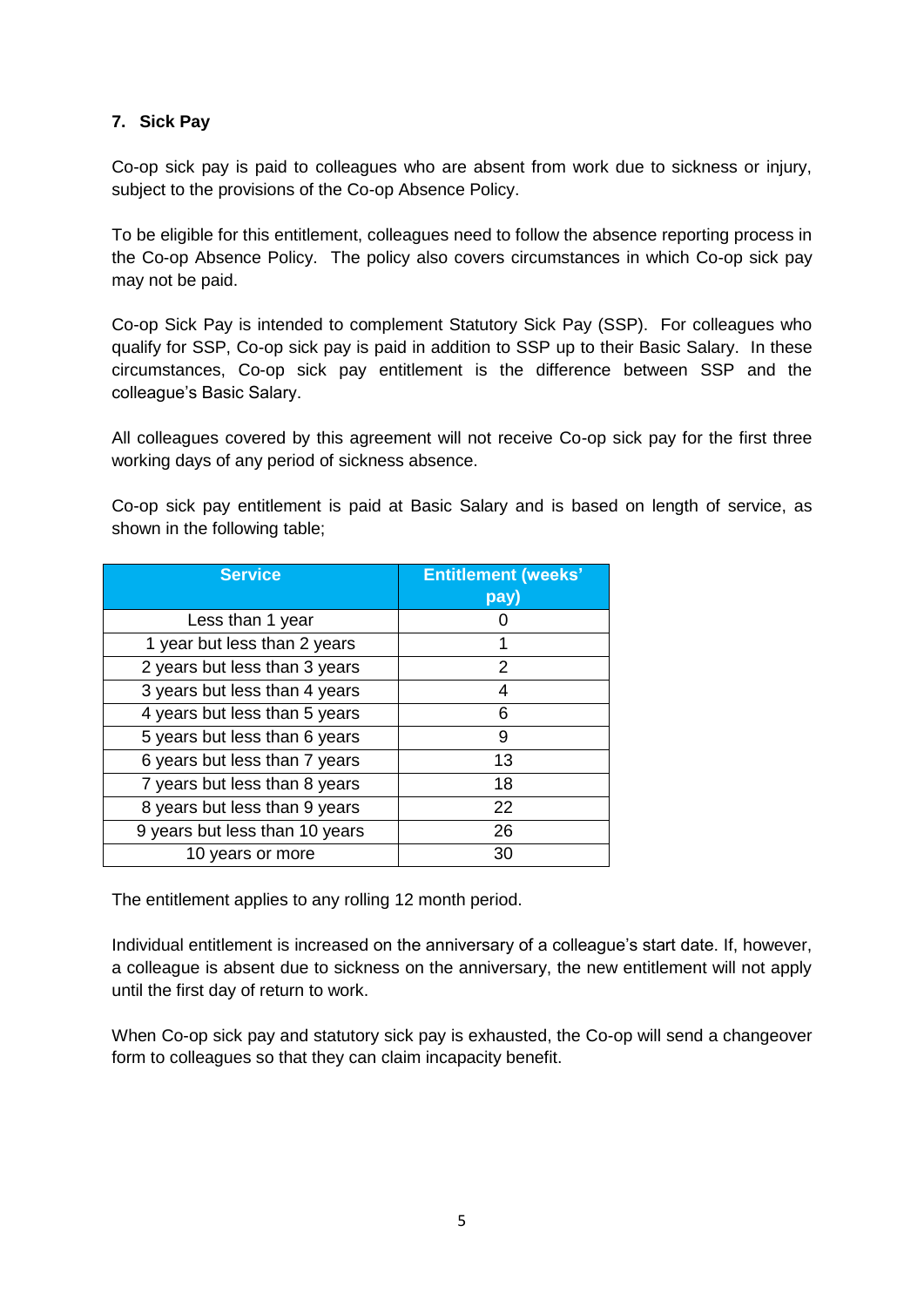## **Compulsory Absence**

Where a colleague is compelled by a medical authority to be absent from work following contact with a notifiable disease, this will be classed as special leave with pay, rather than sickness absence. If any benefits are paid under any statutory or local authority regulations, the Co-op shall pay the amount necessary to make up the normal wage.

## **Freedom from Fear**

Where a colleague is absent from work as a result of a physical or psychological injury sustained due to conflict with or abuse from a member of the public, and where the Co-op considers the incident to be sufficiently serious to warrant a period of absence, the Co-op will recognise the severity of the situation and allow a period of paid leave of absence without such absence being taken into account for the purposes of calculating future entitlement to sick pay.

## **8. Holidays**

## **a) Holiday Entitlement**

The holiday year runs from 1 April to 31 March.

The annual holiday entitlement for full-time colleagues is set out in the table below. Holiday entitlement for part-time colleagues is calculated on a pro rata basis, based on their basic contractual hours as a percentage of the full time equivalent.

#### *Customer Team Members:*

| Service*                        | <b>Entitlement (days)</b> |
|---------------------------------|---------------------------|
| Less than 2 years               | 31                        |
| 2 years but less than 3 years   | 32                        |
| 3 years but less than 4 years   | 33                        |
| 4 years but less than 5 years   | 34                        |
| 5 years but less than 10 years  | 35                        |
| 10 years but less than 15 years | 36                        |
| 15 years but less than 20 years | 37                        |
| 20 years or more                | 38                        |

### *Team Leaders:*

| Service*                       | <b>Entitlement (days)</b> |
|--------------------------------|---------------------------|
| Less than 5 years              | 36                        |
| 5 years but less than 15 years | 38                        |
| 15 years or more               | 39                        |

\*Length of service is based on full years worked at the start of the holiday year. Holiday entitlement is therefore increased from 1<sup>st</sup> April once a work anniversary has passed, rather than on the day of the work anniversary.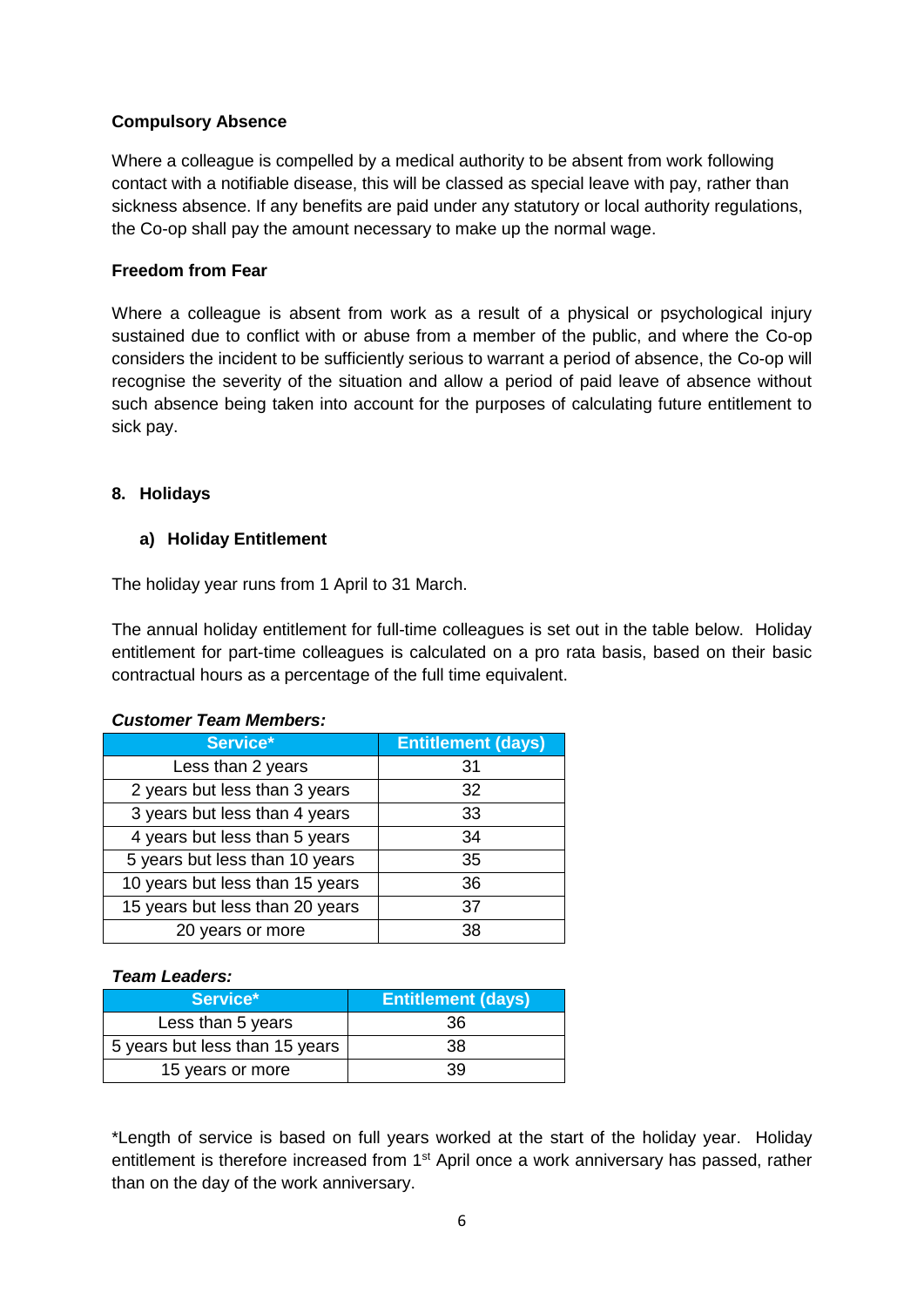The holiday entitlement incorporates 8 bank holidays and one additional floating day.

Holiday entitlement for colleagues joining or leaving the Co-op's employment during the holiday year will be calculated on a pro rata basis. Holiday is accrued on the basis of completed days of service.

All requests for holidays should be made in advance and approved by the colleague's line manager before being taken.

Colleagues may be scheduled to work on any day, including bank/public holidays.

Colleagues may be required to take annual leave on days where their workplace is closed, particularly bank/public holidays.

Carry over of holidays is permitted in exceptional circumstances only and with prior agreement. A colleague must have taken their statutory minimum holiday entitlement of 28 days' leave (which may include time off for bank holidays).

#### **b) Holiday Pay**

Effective from  $6<sup>th</sup>$  April 2020, holiday pay is calculated on the basis of a colleague's average earnings over the rolling previous 52 weeks or their basic pay, whichever the higher.

If a colleague has less than 52 weeks service, holiday pay will be calculated on the basis of a colleague's average earnings over the total number of weeks during which they have been employed with Co-op, or their basic pay, whichever the higher.

When colleagues leave the Co-op, they're entitled to receive payment for any accrued but untaken holidays. This is calculated by taking the amount of holiday accrued since the previous 1<sup>st</sup> April and deducting any holidays already taken.

If a colleague has taken more holidays than they have accrued at the point they leave the Co-op, then the Co-op will deduct the salary equivalent (calculated as above) for the overtaken holidays from the colleagues' final pay.

Please see appendix A which sets out the pay elements which are currently included in the holiday pay calculation referred to above. Please note that these elements may be reviewed from time to time, to ensure that we are complying fully with our legal and contractual obligations.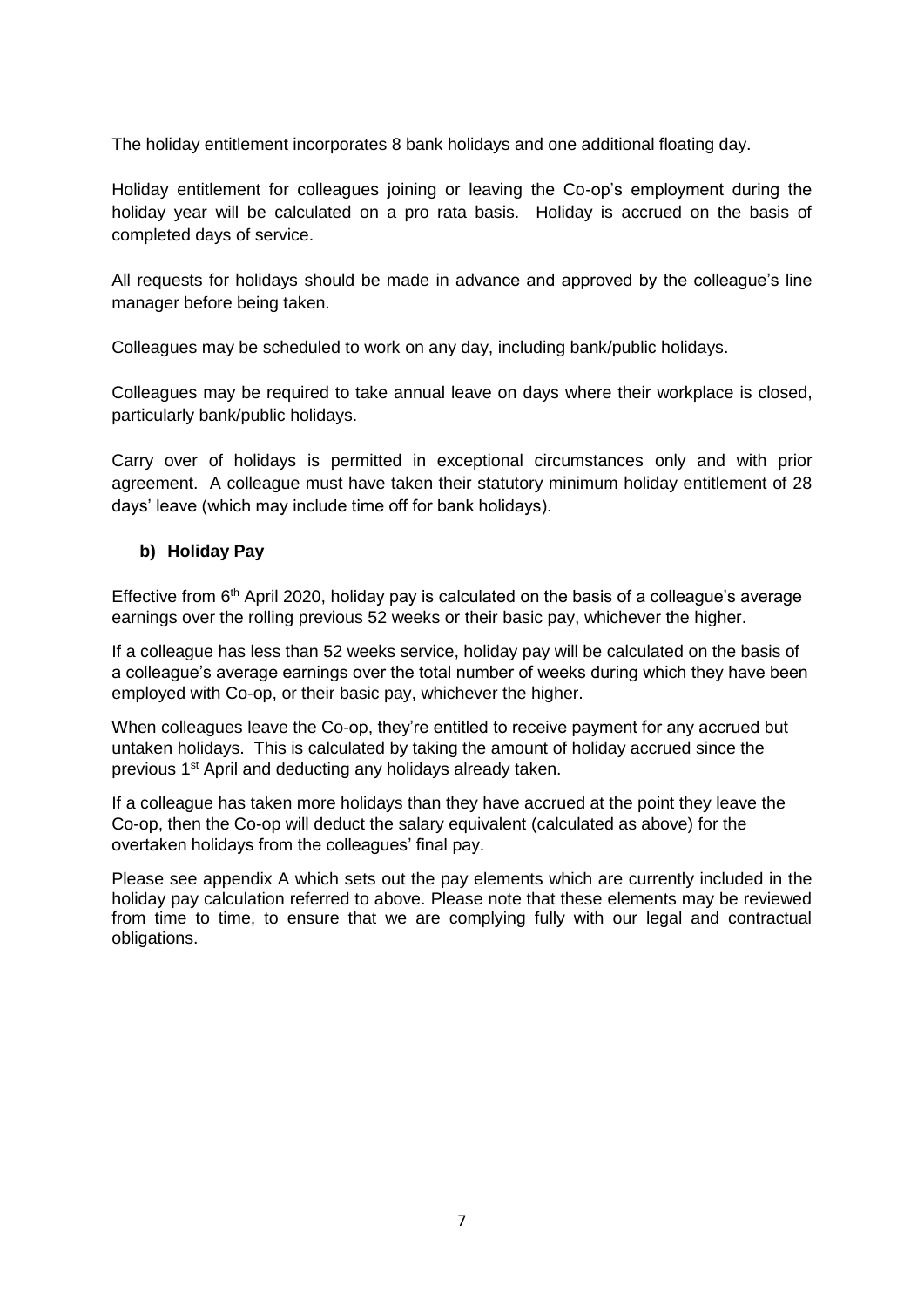#### **9. Death Benefit Scheme**

The Co-op provides a Death Benefit Scheme for colleagues. Colleagues become eligible from the date that their employment commences.

A sum equal to one year's wages (subject to a minimum of £5000) will be paid to the beneficiary of a colleague who dies in service.

Payment of the benefit is at the absolute discretion of the Scheme Trustees in accordance with the Scheme Rules.

## **10. Dental and Medical Appointments**

The Co-op provides a specific policy in relation to time off work for dental or medical appointments. Ideally most appointments will be arranged outside of colleagues working hours. The policy does however recognise that colleagues will have little control over the times of hospital appointments, so these will be paid if they fall within a colleague's normal working hours. Usdaw will be consulted about any changes to this policy.

#### **11. Compassionate Leave**

The Co-op wants to support colleagues when someone close to them dies or is seriously ill. A Compassionate Leave policy is provided which offers above the statutory leave provision. The aim of the policy is not to be overly prescriptive and due consideration will be given to the particular circumstances. Usdaw will be consulted about any changes to this policy.

#### **12. Emergency Leave**

The Co-op recognises that colleagues may occasionally have to deal with unexpected emergencies at home and provides a specific policy.

The Co-op will consider the options available to ensure that colleagues can be provided with a reasonable amount of time off to deal with an emergency situation. Although emergency leave is normally unpaid, options will be explored to ensure that wherever possible pay is unaffected.

Usdaw will be consulted about any changes to this policy.

**The provisions referred to at points 10, 11 and 12 are additional benefits/leave entitlements which are currently offered but are not contractual and may be withdrawn or varied from time to time.**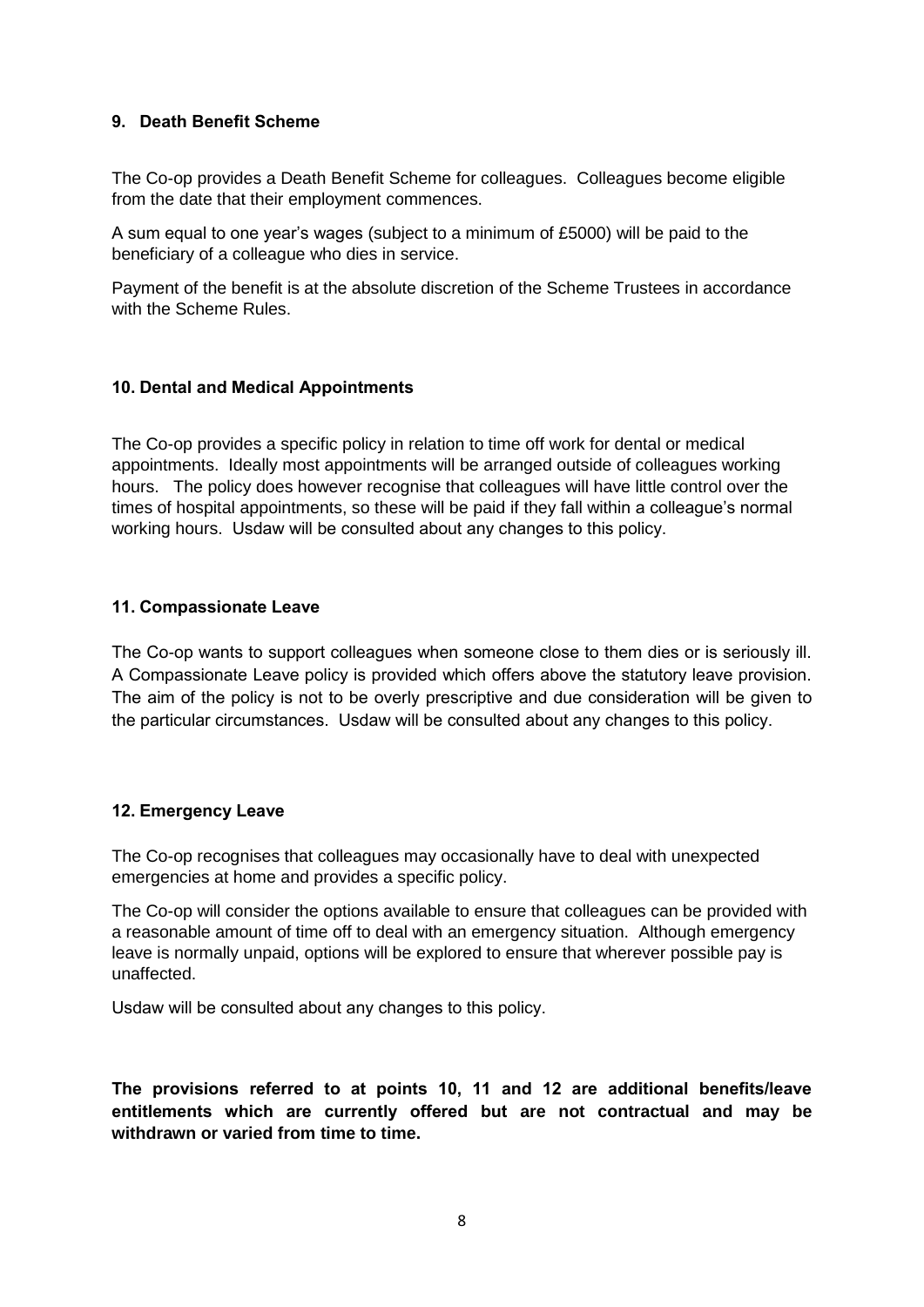**Signed for and on behalf of:**

| The Co-operative Group Limited | . .     |
|--------------------------------|---------|
| <b>USDAW</b>                   | . .     |
| `ate                           | . .<br> |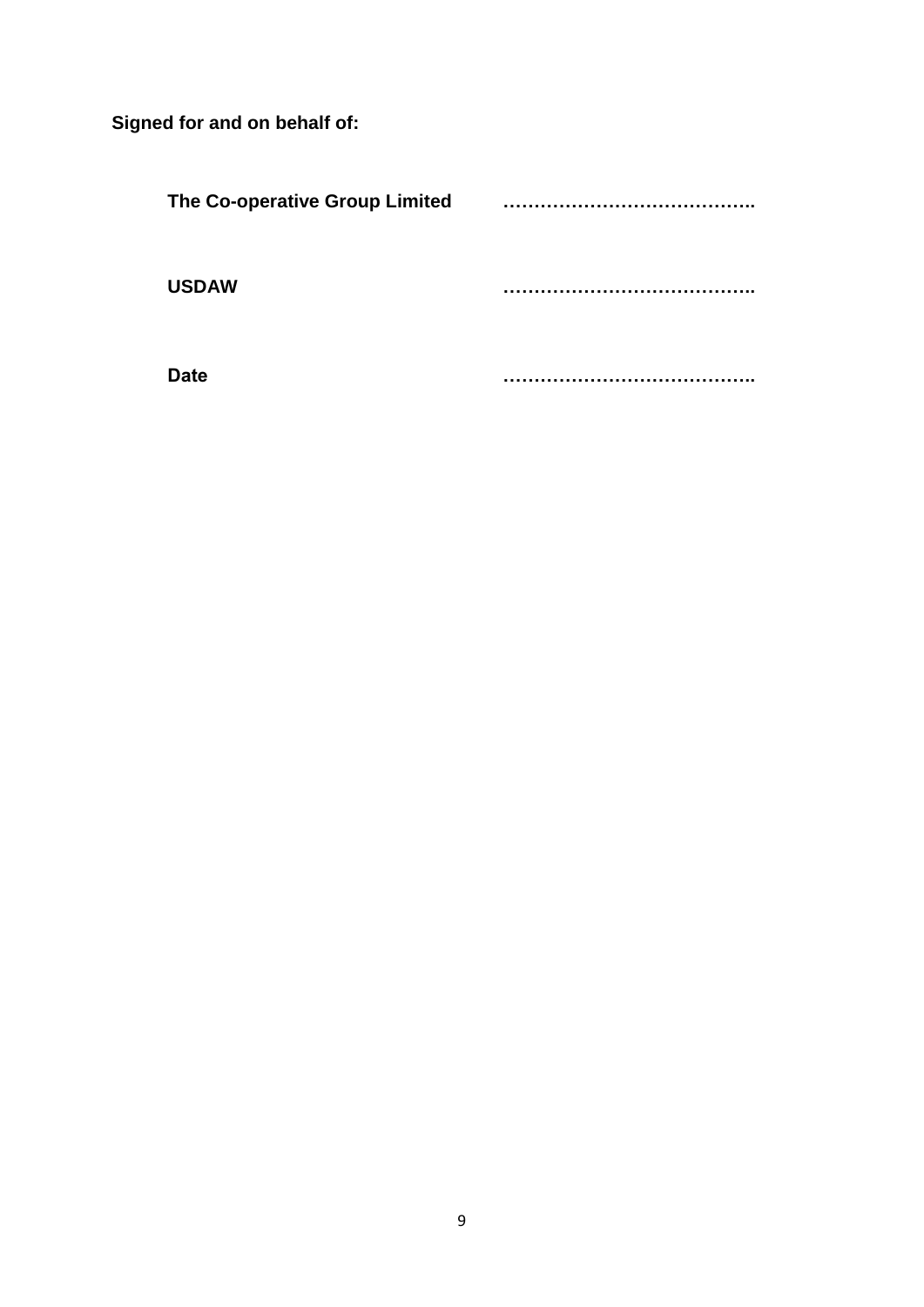**Appendix A:** Pay elements included in holiday pay calculation (as at April 2020)

- Basic Pay
- All overtime premiums
- All shift premiums, including night shift allowance, premium hours payments, weekend working allowances and unsociable hours premiums
- Sickness payments
- Call out payments
- Standby payments
- Commission payments
- First Aid payments
- Non-consolidated ASR payments
- Location payments